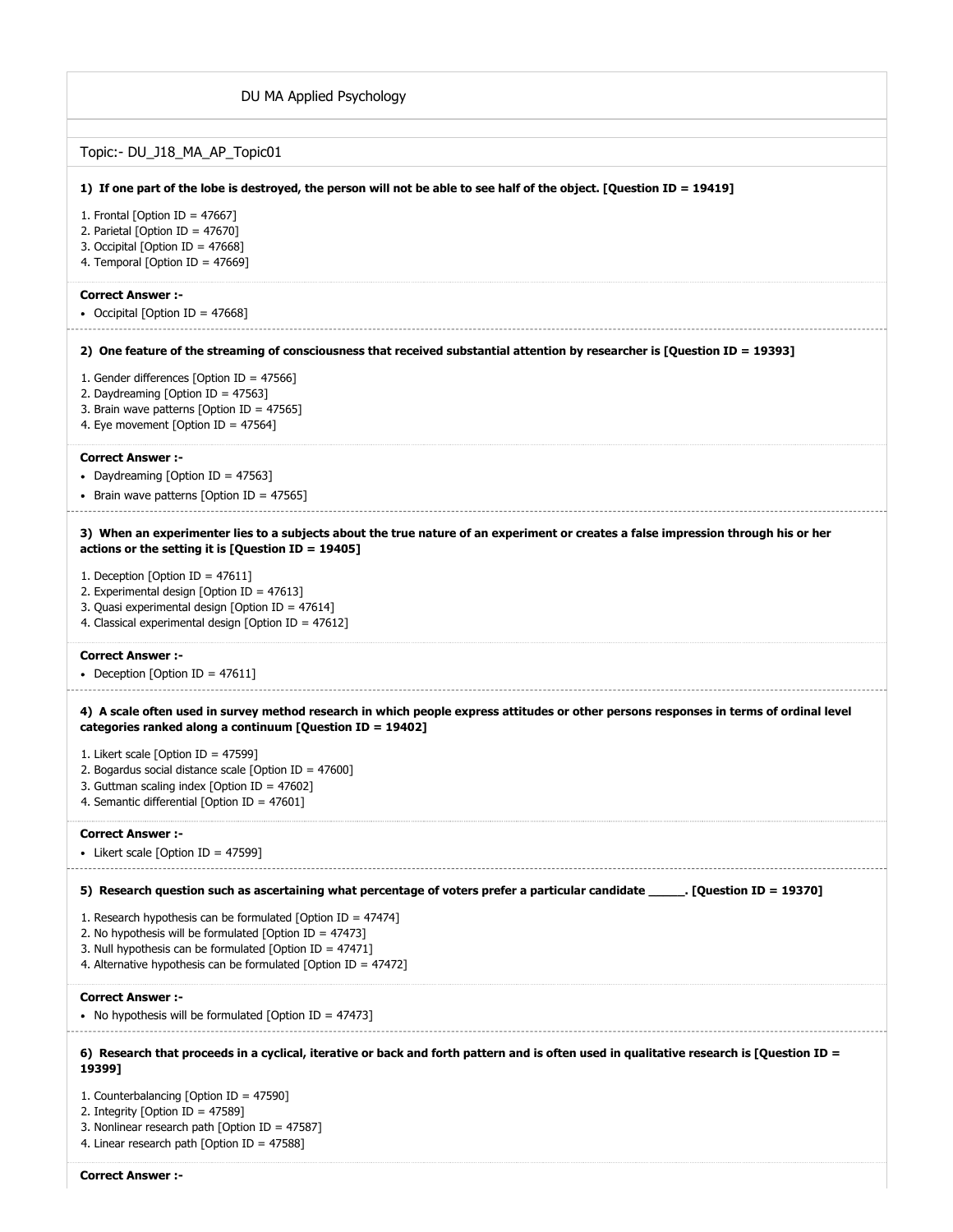| • Nonlinear research path [Option ID = 47587]                                                                                                                                                             |
|-----------------------------------------------------------------------------------------------------------------------------------------------------------------------------------------------------------|
| 7) The electromagnetic spectrum different wavelength of light produced sensations of different colors is called<br>[Question ID = 19390]                                                                  |
| 1. Hue [Option ID = $47553$ ]<br>2. Saturation [Option ID = $47551$ ]<br>3. Lightness [Option ID = $47552$ ]<br>4. None of these [Option ID = $47554$ ]                                                   |
| <b>Correct Answer :-</b><br>• Hue [Option ID = 47553]                                                                                                                                                     |
| 8) Any environment agent that causes damage during prenatal period is [Question ID = 19414]                                                                                                               |
| 1. Allele [Option ID = $47650$ ]<br>2. Marasmus [Option ID = $47647$ ]<br>3. Growth faltering [Option ID = 47649]<br>4. Teratogen [Option ID = 47648]                                                     |
| <b>Correct Answer:-</b><br>• Teratogen [Option ID = $47648$ ]                                                                                                                                             |
| 9) Under schizophrenic thought disorder seems to be an abnormal style of information processing brought about by [Question ID =<br>19383]                                                                 |
| 1. Auditory impairments [Option ID = 47526]<br>2. Hyperactivity [Option ID = 47523]<br>3. An absence of sensory information [Option ID = $47525$ ]<br>4. Extreme distractibility [Option ID = $47524$ ]   |
| <b>Correct Answer :-</b><br>• Extreme distractibility [Option ID = $47524$ ]                                                                                                                              |
| 10) People having difficulty in focusing on distant objects have_____________. [Question ID = 19391]                                                                                                      |
| 1. Astigmatism [Option ID = 47557]<br>2. None of these [Option ID = $47558$ ]                                                                                                                             |
| 3. Myopia [Option ID = 47555]<br>4. Hypermetropia [Option ID = $47556$ ]                                                                                                                                  |
| <b>Correct Answer :-</b><br>• Myopia [Option ID = 47555]                                                                                                                                                  |
| 11) Talking with subjects after an experiment to give them true explanation of the experiment if deception has been used or to learn<br>from their perception is $[Question ID = 19408]$                  |
| 1. Probing [Option ID = $47626$ ]<br>2. Interaction effect [Option ID = $47625$ ]<br>3. Debriefing [Option ID = 47623]<br>4. Rapport formation [Option ID = 47624]                                        |
| <b>Correct Answer:-</b><br>• Debriefing [Option ID = 47623]                                                                                                                                               |
| 12) Physical attractiveness of a person or any other trait can influence multiple judgments or lead to a more favourable view of the whole<br>personality. This tendency is called: [Question ID = 19365] |
| 1. Primacy effect [Option ID = $47452$ ]<br>2. Pygmallion effect [Option ID = 47451]<br>3. Halo effect [Option ID = $47454$ ]<br>4. Non- common effect [Option ID = $47453$ ]                             |
| <b>Correct Answer :-</b><br>• Halo effect [Option ID = 47454]                                                                                                                                             |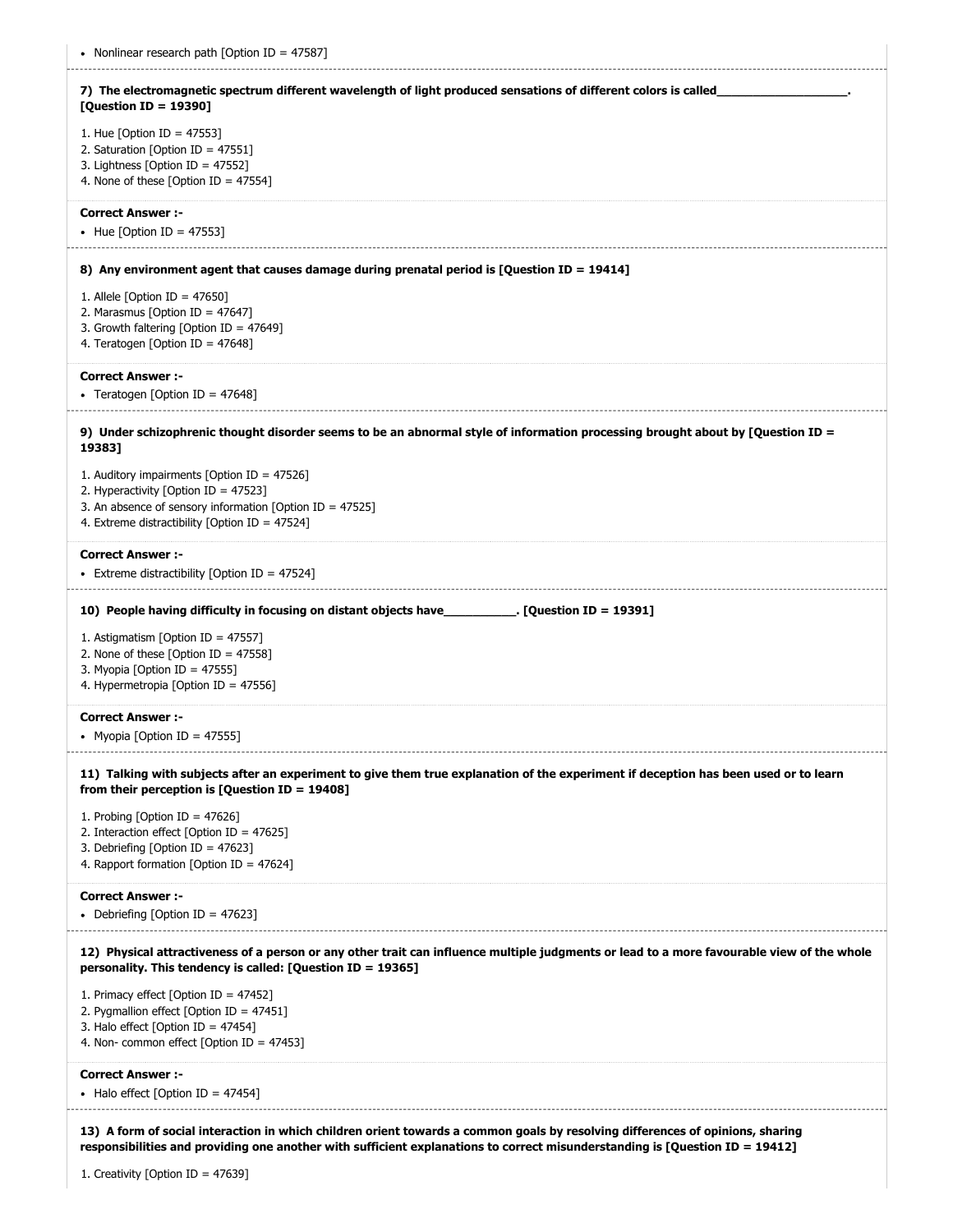| 2. Cooperative play [Option ID = 47640]<br>3. Cooperative learning [Option ID = 47641]<br>4. Social learning theory [Option ID = 47642]                                                              |
|------------------------------------------------------------------------------------------------------------------------------------------------------------------------------------------------------|
| <b>Correct Answer :-</b><br>• Cooperative play [Option ID = $47640$ ]                                                                                                                                |
| 14) Interpretations from the point of the people being studied is [Question ID = 19400]                                                                                                              |
| 1. Second order interpretation [Option ID = 47593]<br>2. Third order interpretation [Option ID = 47591]<br>3. Attributes [Option ID = $47594$ ]<br>4. First order interpretation [Option ID = 47592] |
| <b>Correct Answer:-</b><br>• First order interpretation [Option ID = 47592]                                                                                                                          |
| 15) Abraham Maslow divided social motives into four specific groups, including all of the following except [Question ID = 19395]                                                                     |
| 1. Love [Option ID = $47571$ ]<br>2. Esteem [Option ID = $47572$ ]<br>3. Avoidance [Option ID = 47573]<br>4. Self-actualization [Option ID = 47574]                                                  |
| <b>Correct Answer :-</b><br>• Avoidance [Option ID = 47573]                                                                                                                                          |
| 16) Reductions in motivation and effort when individuals work in a group compared to when they work alone is called- [Question ID =<br>19417]                                                        |
| 1. Hooliganism [Option ID = 47659]<br>2. De-individuation [Option ID = 47661]<br>3. Social facilitation [Option ID = 47662]<br>4. Social-loafing [Option ID = 47660]                                 |
|                                                                                                                                                                                                      |
| <b>Correct Answer :-</b><br>• De-individuation [Option ID = 47661]                                                                                                                                   |
| 17) Presence of two or more disorders in same person is called ____________. [Question ID = 30941]                                                                                                   |
| 1. Distortions [Option ID = 63758]<br>2. Mortality [Option ID = 63756]<br>3. Co-morbidity [Option ID = 63757]<br>4. Labeling [Option ID = 63759]                                                     |
| <b>Correct Answer :-</b><br>• Co-morbidity [Option ID = 63757]                                                                                                                                       |
| 18) The defense mechanism involving an intellectual reason to justify a certain action connected only in the mind of the person after the<br>behavior is completed is [Question ID = 19380]          |
| 1. Denial [Option ID = $47512$ ]<br>2. Repression [Option ID = 47511]<br>3. Rationalization [Option ID = 47514]<br>4. Projection [Option ID = 47513]                                                 |
| <b>Correct Answer :-</b><br>• Rationalization [Option ID = 47514]                                                                                                                                    |
| 19397] The component of personality that is a vast reservoir of basic biological urges is the [Question ID = 19397]                                                                                  |
| 1. Libido [Option ID = $47581$ ]<br>2. Id [Option ID = 47582]<br>3. Ego [Option ID = 47579]<br>4. Superego [Option ID = 47580]                                                                       |
| <b>Correct Answer :-</b><br>• Id [Option ID = 47582]                                                                                                                                                 |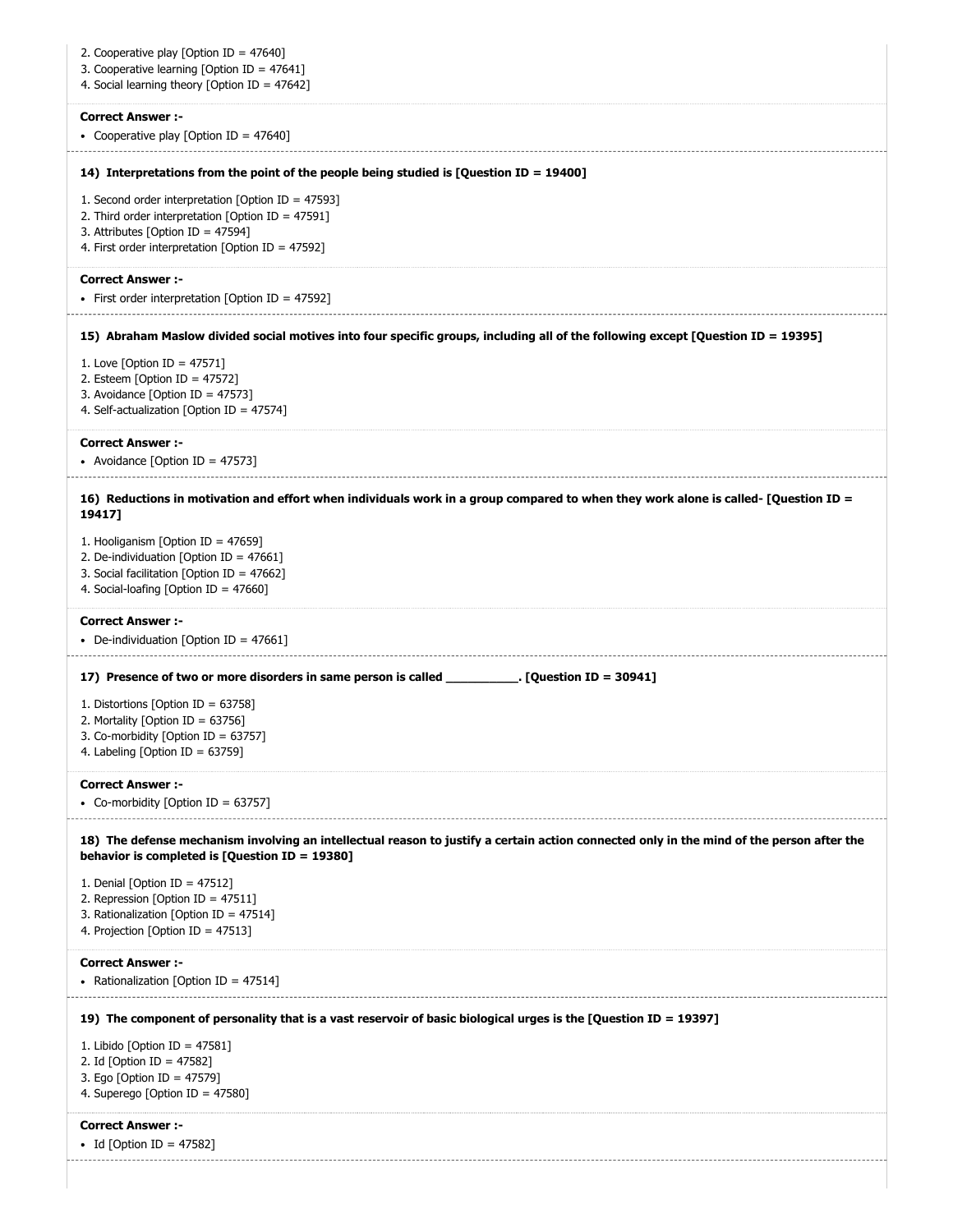| 20) The combined memory of a group that is more efficient than the memory of the individual members is [Question ID = 19376]                                                                                              |
|---------------------------------------------------------------------------------------------------------------------------------------------------------------------------------------------------------------------------|
| 1. Group think [Option ID = $47495$ ]                                                                                                                                                                                     |
| 2. False memory syndrome [Option ID = 47498]                                                                                                                                                                              |
| 3. Transactive memory [Option ID = 47497]                                                                                                                                                                                 |
| 4. Collective memory [Option ID = 47496]                                                                                                                                                                                  |
| <b>Correct Answer :-</b>                                                                                                                                                                                                  |
| • Transactive memory [Option ID = 47497]                                                                                                                                                                                  |
|                                                                                                                                                                                                                           |
| 21) Non-parametric equivalent of 1 sample t-test is- [Question ID = 30940]                                                                                                                                                |
| 1. Mann-Whitney U test [Option ID = 63753]                                                                                                                                                                                |
| 2. Spearman Þ [Option ID = 63755]                                                                                                                                                                                         |
| 3. Wilcoxon signed rank [Option ID = 63754]<br>4. Chi-Square [Option ID = 63752]                                                                                                                                          |
|                                                                                                                                                                                                                           |
| <b>Correct Answer :-</b>                                                                                                                                                                                                  |
| • Wilcoxon signed rank [Option ID = 63754]                                                                                                                                                                                |
| 22) A sudden and extreme disturbance of memory in which individuals wander off, adopt a new identity, and are unable to recall their<br>own past is [Question ID = 30954]                                                 |
|                                                                                                                                                                                                                           |
| 1. Retrogate amnesia [Option ID = $63811$ ]                                                                                                                                                                               |
| 2. Dissociative Fugue [Option ID = 63809]<br>3. Dissociative amnesia [Option ID = 63808]                                                                                                                                  |
| 4. Dissociative identity disorder [Option ID = 63810]                                                                                                                                                                     |
|                                                                                                                                                                                                                           |
| <b>Correct Answer :-</b>                                                                                                                                                                                                  |
| • Dissociative Fugue [Option ID = $63809$ ]                                                                                                                                                                               |
| 23) Classification of self on the basis of perceptually distinct attributes and behaviors such as age, physical characteristics, sex, goodness<br>and badness developing between 18and 30 months is [Question ID = 19411] |
| 1. Enduring self [Option ID = 47637]                                                                                                                                                                                      |
| 2. Inner self [Option ID = $47638$ ]                                                                                                                                                                                      |
| 3. Categorical self [Option ID = 47635]                                                                                                                                                                                   |
| 4. Remembered self [Option ID = 47636]                                                                                                                                                                                    |
| <b>Correct Answer :-</b>                                                                                                                                                                                                  |
| • Categorical self [Option ID = $47635$ ]                                                                                                                                                                                 |
| 24) The suggestions that depressed people have unrealistic perceptions and that they act in a manner consistent with hopelessness<br>theory are consistent with the  viewpoint [Question ID = 19384]                      |
| 1. Socioacultural [Option ID = 47530]                                                                                                                                                                                     |
| 2. Learning [Option ID = $47528$ ]                                                                                                                                                                                        |
| 3. Cognitive [Option ID = $47527$ ]                                                                                                                                                                                       |
| 4. Psychoanalytic [Option ID = 47529]                                                                                                                                                                                     |
| <b>Correct Answer:-</b>                                                                                                                                                                                                   |
| • Cognitive [Option ID = 47527]                                                                                                                                                                                           |
| 25) Area transformations like percentile ranks do not change the ________of scores, but they do change the<br>between scores.<br>[Question ID = 19426]                                                                    |
| 1. Difference, distance [Option ID = 47698]                                                                                                                                                                               |
| 2. Intervals, rank order [Option ID = $47696$ ]                                                                                                                                                                           |
| 3. Rank order, intervals [Option ID = 47695]                                                                                                                                                                              |
| 4. Distance, difference [Option ID = 47697]                                                                                                                                                                               |
| <b>Correct Answer :-</b>                                                                                                                                                                                                  |
| • Rank order, intervals [Option ID = $47695$ ]                                                                                                                                                                            |
|                                                                                                                                                                                                                           |
| 26) A language structure located in the left temporal lobe of the cerebral cortex that plays a role in comprehending word meaning is<br>[Question ID = 19409]                                                             |
| 1. Agrammatism [Option ID = $47630$ ]                                                                                                                                                                                     |
| 2. Broca's area [Option ID = $47628$ ]                                                                                                                                                                                    |
| 3. Nulceus Cingulate [Option ID = $47629$ ]                                                                                                                                                                               |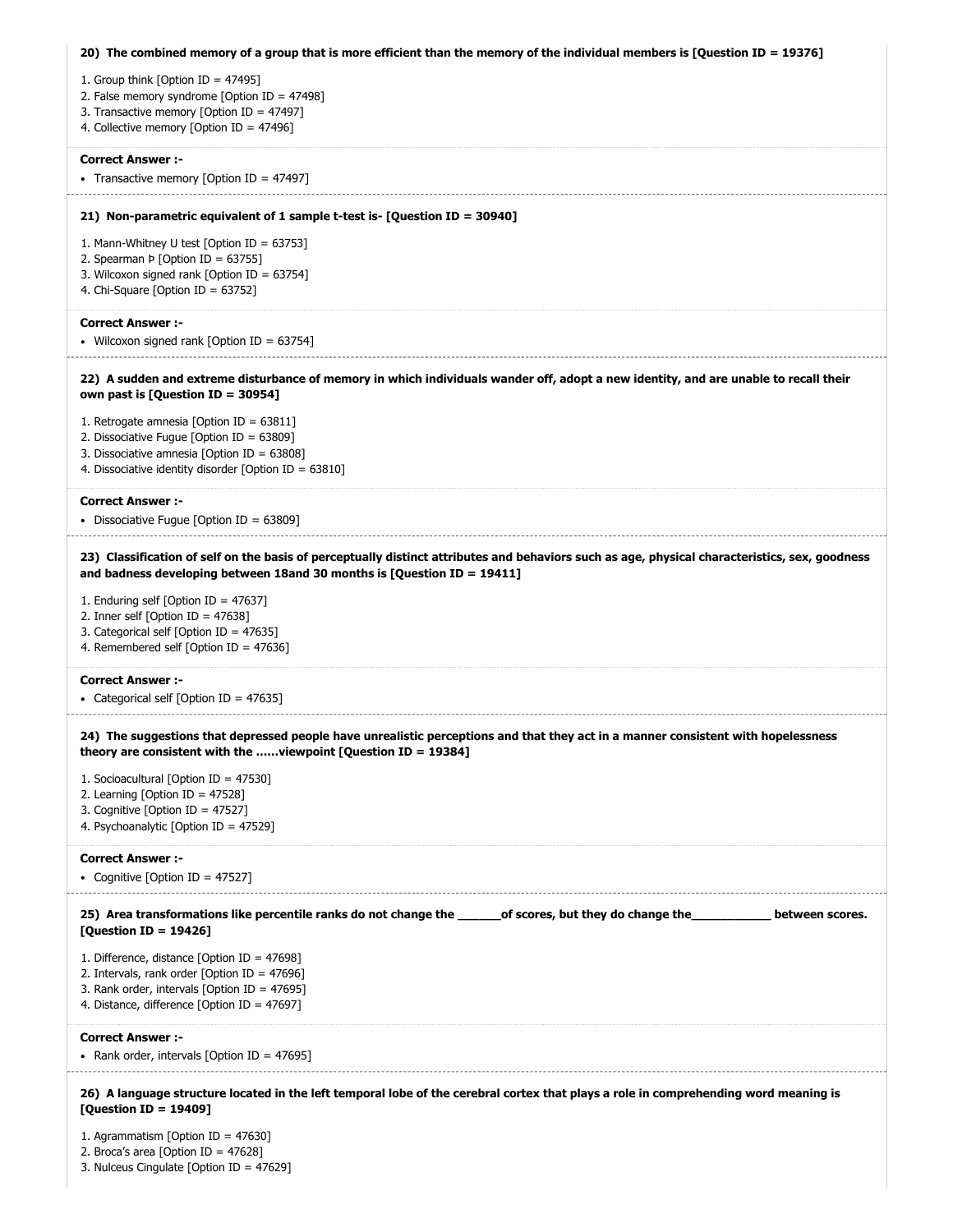| <b>Correct Answer:-</b>                                                                                                                                                                                                                |
|----------------------------------------------------------------------------------------------------------------------------------------------------------------------------------------------------------------------------------------|
| • Wernicke's area [Option ID = 47627]                                                                                                                                                                                                  |
| 27) The correct order of the Ossicles (middle ear bone) is- [Question ID = 30936]                                                                                                                                                      |
| 1. Incus, Malleus, Stapes [Option ID = $63738$ ]<br>2. Stapes, Incus, Malleus [Option ID = 63737]                                                                                                                                      |
| 3. Malleus, Incus, Stapes [Option ID = 63736]<br>4. Malleus, Stapes, Incus [Option ID = 63739]                                                                                                                                         |
| <b>Correct Answer :-</b>                                                                                                                                                                                                               |
| • Malleus, Incus, Stapes [Option ID = 63736]                                                                                                                                                                                           |
| 28) A neurological disorder characterized by sleep at inappropriate times is called- [Question ID = 30938]                                                                                                                             |
| 1. Insomina [Option ID = 63746]                                                                                                                                                                                                        |
| 2. Sleep Apnea [Option ID = 63744]<br>3. Narcolepsy [Option ID = $63745$ ]                                                                                                                                                             |
| 4. Hypersomnia [Option ID = 63747]                                                                                                                                                                                                     |
| <b>Correct Answer :-</b><br>• Narcolepsy [Option ID = 63745]                                                                                                                                                                           |
| 29) The theory that frustration -the perception that you are being prevented from attaining a goal-increases the probability of an<br>aggressive response [Question ID = 19377]                                                        |
| 1. Instrumental Aggression [Option ID = 47501]                                                                                                                                                                                         |
| 2. Fundamental attribution error [Option ID = 47499]<br>3. Frustration Aggression Theory [Option ID = 47500]                                                                                                                           |
| 4. Misattribution of Arousal [Option ID = 47502]                                                                                                                                                                                       |
| <b>Correct Answer :-</b><br>• Frustration Aggression Theory [Option ID = 47500]                                                                                                                                                        |
|                                                                                                                                                                                                                                        |
| 30) The theory that hold that self esteem serves to buffer, protecting people from terrifying thoughts about their own mortality is                                                                                                    |
| [Question ID = 19379]                                                                                                                                                                                                                  |
| 1. Story Model [Option ID = 47508]                                                                                                                                                                                                     |
| 2. Two Factor theory of Emotion [Option ID = 47509]<br>3. Terror Management Theory [Option ID = 47507]                                                                                                                                 |
| 4. Upward Social Comparison [Option ID = 47510]                                                                                                                                                                                        |
| <b>Correct Answer:-</b><br>• Terror Management Theory [Option ID = 47507]                                                                                                                                                              |
| 31) A large 'standard error' is reflective of [Question ID = 19368]                                                                                                                                                                    |
| 1. Sample not representative of the population [Option ID = $47463$ ]                                                                                                                                                                  |
| 2. Sample representative of the population [Option ID = $47466$ ]                                                                                                                                                                      |
| 3. Negative correlation coefficient obtained [Option ID = 47465]<br>4. Incorrect calculation of population Mean value [Option ID = $47464$ ]                                                                                           |
| <b>Correct Answer :-</b>                                                                                                                                                                                                               |
| • Sample not representative of the population [Option ID = $47463$ ]                                                                                                                                                                   |
| 32) If there is sudden impairment of consciousness (without an aura) lasting only a few seconds, during which the patient may simply<br>state vacantly, without speaking or apparently hearing nothing is called [Question ID = 19387] |
| 1. Absence seizure [Option ID = $47539$ ]<br>2. Complex partial seizure [Option ID = $47541$ ]                                                                                                                                         |
| 3. Tonic-clonic seizure [Option ID = 47540]                                                                                                                                                                                            |
| 4. Amnesia [Option ID = 47542]                                                                                                                                                                                                         |
| <b>Correct Answer :-</b><br>• Absence seizure [Option ID = 47539]                                                                                                                                                                      |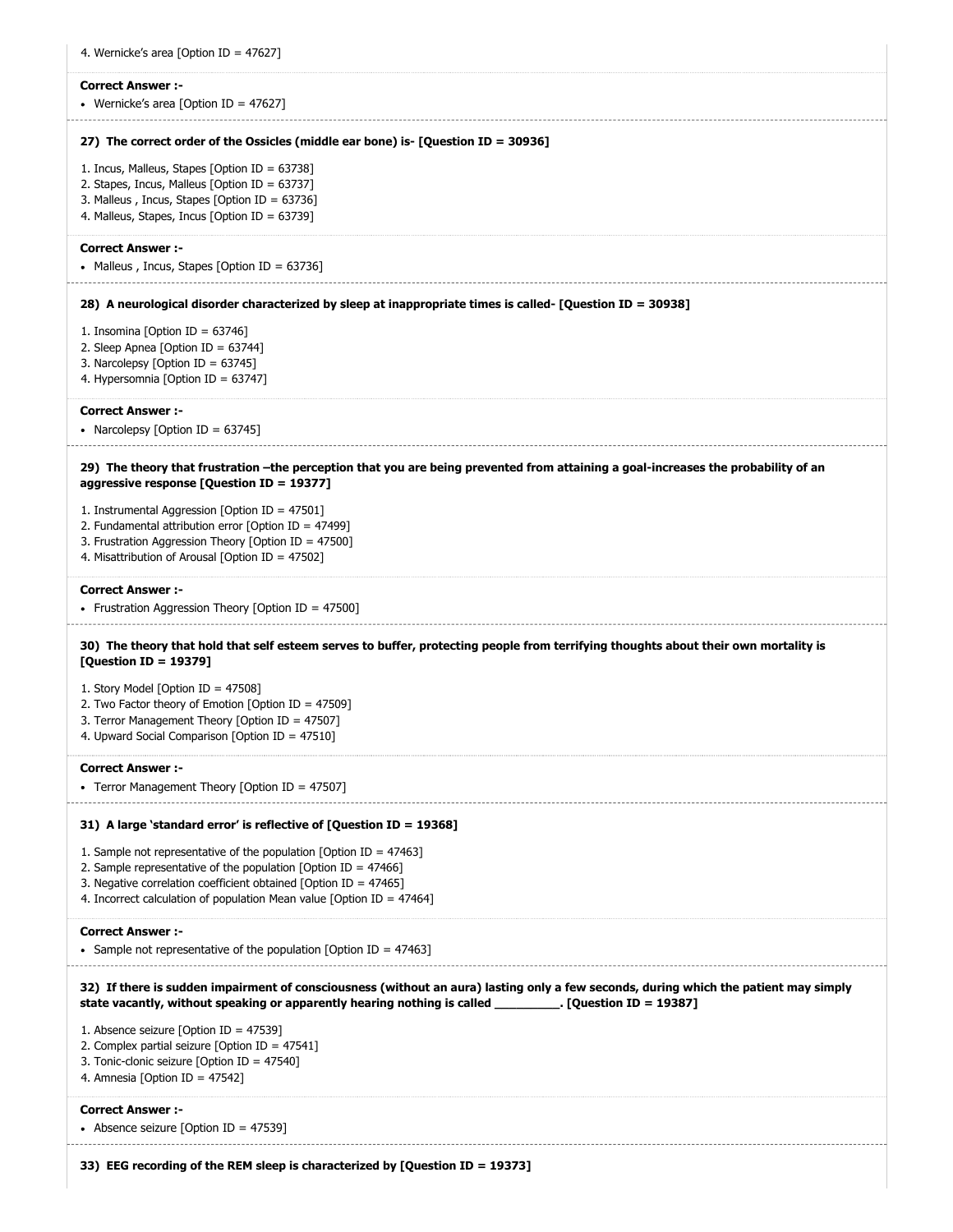| 1. Theta waves only [Option ID = $47485$ ]<br>2. Alpha and Beta waves [Option ID = $47484$ ]<br>3. Delta waves only [Option ID = $47486$ ]<br>4. Theta and Beta waves [Option ID = 47483]                                         |
|-----------------------------------------------------------------------------------------------------------------------------------------------------------------------------------------------------------------------------------|
| <b>Correct Answer:-</b>                                                                                                                                                                                                           |
| • Alpha and Beta waves [Option ID = 47484]<br>• Theta and Beta waves [Option ID = 47483]                                                                                                                                          |
|                                                                                                                                                                                                                                   |
| 34) The reversal to +40 mV strongly implicates the action of ________ as the basis for action potential. [Question ID = 19385]                                                                                                    |
| 1. Na+ ions [Option ID = $47532$ ]                                                                                                                                                                                                |
| 2. Glucose [Option ID = $47534$ ]<br>3. Nitrogen ions [Option ID = 47533]                                                                                                                                                         |
| 4. K + ions [Option ID = $47531$ ]                                                                                                                                                                                                |
| <b>Correct Answer :-</b>                                                                                                                                                                                                          |
| • Na+ ions [Option ID = 47532]                                                                                                                                                                                                    |
| method of analysis helps to study of mental disorders capitalize on several currently known locations on chromosomes of<br>35)<br>genes for other inherited physical characteristics or biological process. [Question ID = 30942] |
| 1. Case history [Option ID = $63763$ ]<br>2. Case studies [Option ID = $63761$ ]                                                                                                                                                  |
| 3. Association studies [Option ID = $63760$ ]                                                                                                                                                                                     |
| 4. Linkage analysis [Option ID = 63762]                                                                                                                                                                                           |
| <b>Correct Answer :-</b><br>• Linkage analysis [Option ID = $63762$ ]                                                                                                                                                             |
| _is a statement that has at least one independent and one dependent variable and has yet to be empirically tested.<br>[Question ID = 19401]                                                                                       |
| 1. Causal hypothesis [Option ID = 47597]<br>2. Null hypothesis [Option ID = 47595]<br>3. Alternative hypothesis [Option ID = $47596$ ]<br>4. Double barreled hypothesis [Option ID = 47598]                                       |
| <b>Correct Answer:-</b>                                                                                                                                                                                                           |
| • Causal hypothesis [Option ID = 47597]                                                                                                                                                                                           |
| • Null hypothesis [Option ID = 47595]                                                                                                                                                                                             |
| • Alternative hypothesis [Option ID = 47596]                                                                                                                                                                                      |
| proposes that the words people use determine how they think about themselves and the world. [Question ID =<br>37) ____<br>30953]                                                                                                  |
| 1. Vygotsky's hypothesis [Option ID = 63807]                                                                                                                                                                                      |
| 2. Cognitive universalism [Option ID = 63804]<br>3. Pragmatics [Option ID = $63805$ ]                                                                                                                                             |
| 4. Linguistic relativity hypothesis [Option ID = 63806]                                                                                                                                                                           |
| <b>Correct Answer:-</b><br>• Linguistic relativity hypothesis [Option ID = $63806$ ]                                                                                                                                              |
| is a form of perspective taking that requires the ability to view a situation from at least two perspective, that is<br>38)<br>to reason simultaneously about what two or more people are thinking [Question ID = 19413]          |
|                                                                                                                                                                                                                                   |
| 1. Referential style [Option ID = $47644$ ]<br>2. Reversibility [Option ID = $47646$ ]                                                                                                                                            |
| 3. Recursive thought [Option ID = $47643$ ]                                                                                                                                                                                       |
| 4. Reconstruction [Option ID = 47645]                                                                                                                                                                                             |
| <b>Correct Answer:-</b>                                                                                                                                                                                                           |
| • Recursive thought [Option ID = $47643$ ]                                                                                                                                                                                        |
| 39) is the size of the difference in a stimulus property (such as the brightness of light) needed for the observer to<br>notice a difference. [Question ID = 19388]                                                               |
| 1. Differential limen [Option ID = 47543]                                                                                                                                                                                         |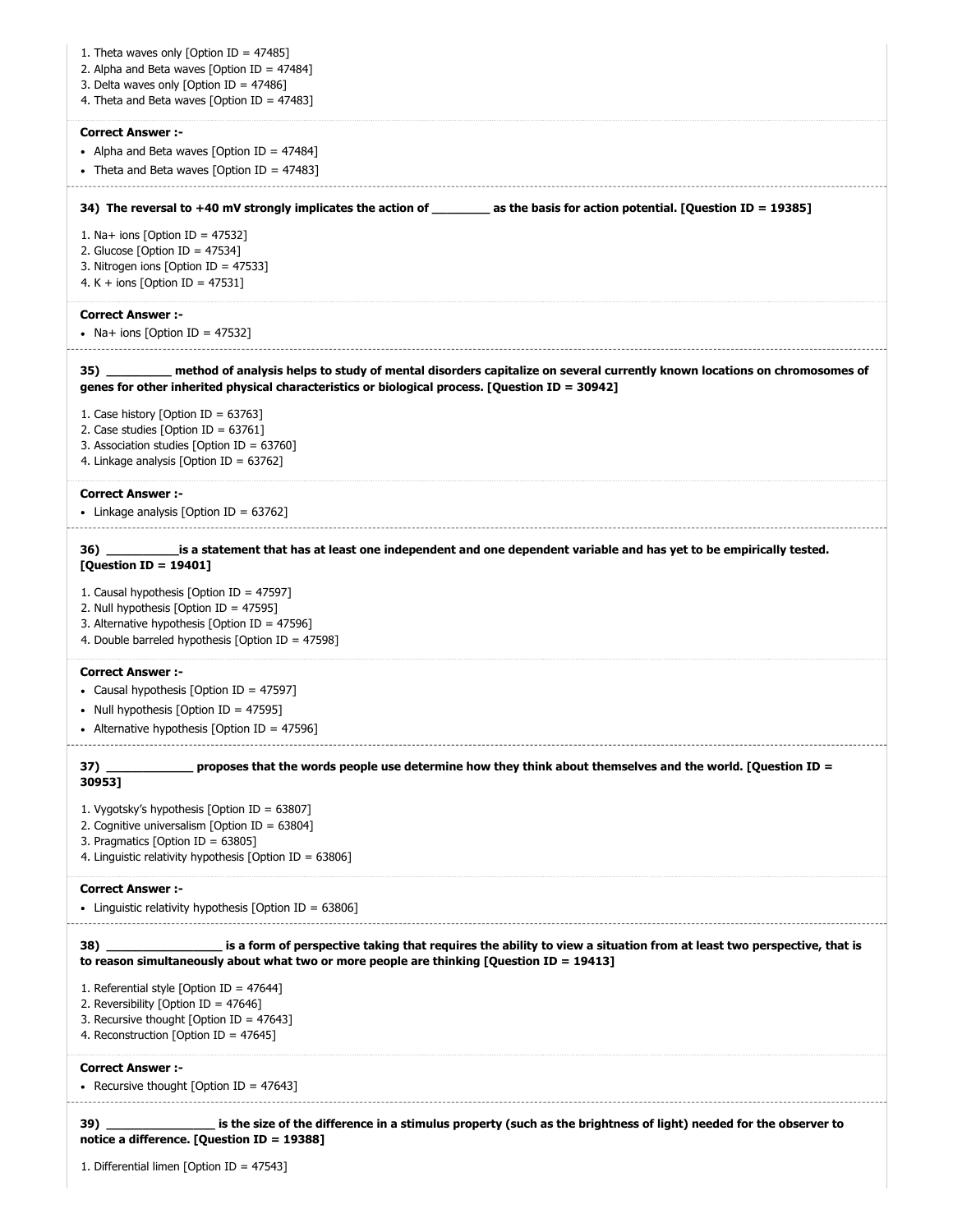2. None of the above [Option ID = 47546] 3. Just noticeable difference [Option ID = 47545] 4. Reiz leimen [Option ID = 47544] **Correct Answer :-** • Just noticeable difference [Option ID = 47545] **40) Facilitating entry of new entrants in an organization through orientation programmes are studied under which of the following [Question ID = 19367]** 1. Organization Adaption [Option ID = 47459] 2. Organizational Fit [Option ID = 47462] 3. Organizational Socialization [Option ID = 47461] 4. Organizational Accommodation [Option ID = 47460] **Correct Answer :-** • Organizational Socialization [Option ID = 47461] **41) Method of gathering and analysing data on the , choice communication and interaction patterns of people in groups, is referred to as : [Question ID = 30957]** 1. Informal group method [Option ID = 63823] 2. Role playing method [Option ID = 63822] 3. Sociometry [Option ID = 63820] 4. Focus groups method [Option ID = 63821] **Correct Answer :-** • Sociometry [Option ID = 63820] **42) Writing Disorder in which the person can spell regularly spelled words but not irregularly spelled one is [Question ID = 30943]** 1. Developmental dyslexia [Option ID = 63767] 2. Direct dyslexia [Option ID = 63766] 3. Orthographic dysgraphia [Option ID = 63765] 4. Phonologically dysgraphia [Option ID = 63764] **Correct Answer :-** • Orthographic dysgraphia [Option ID = 63765] **43) T-Groups are known as an organizational intervention technique, known for [Question ID = 19357]** 1. Absence of any structure in interaction [Option ID = 47419] 2. Absence of any leadership [Option ID = 47420] 3. Absence of verbal communication [Option ID = 47421] 4. Absence of politics [Option ID = 47422] **Correct Answer :-** Absence of any structure in interaction [Option ID = 47419] **44) The process whereby people flatter, praise and generally try to make themselves likeable of the experiment, which has been explained in advance is [Question ID = 19378]** 1. Informational social influence [Option ID = 47505] 2. Informed consent [Option ID = 47503] 3. Ingratiation [Option ID = 47504] 4. Interdependence [Option ID = 47506] **Correct Answer :-** • Ingratiation [Option ID =  $47504$ ] **45) The tendency to attribute positive outcomes to internal causes but negative ones to external causes is known as- [Question ID = 19416]** 1. Impression Management [Option ID = 47657] 2. Actor-Observer Effect [Option ID = 47655] 3. Self-serving Bias [Option ID = 47656] 4. Kinship Selection Theory [Option ID = 47658] **Correct Answer :-**

• Self-serving Bias [Option ID =  $47656$ ]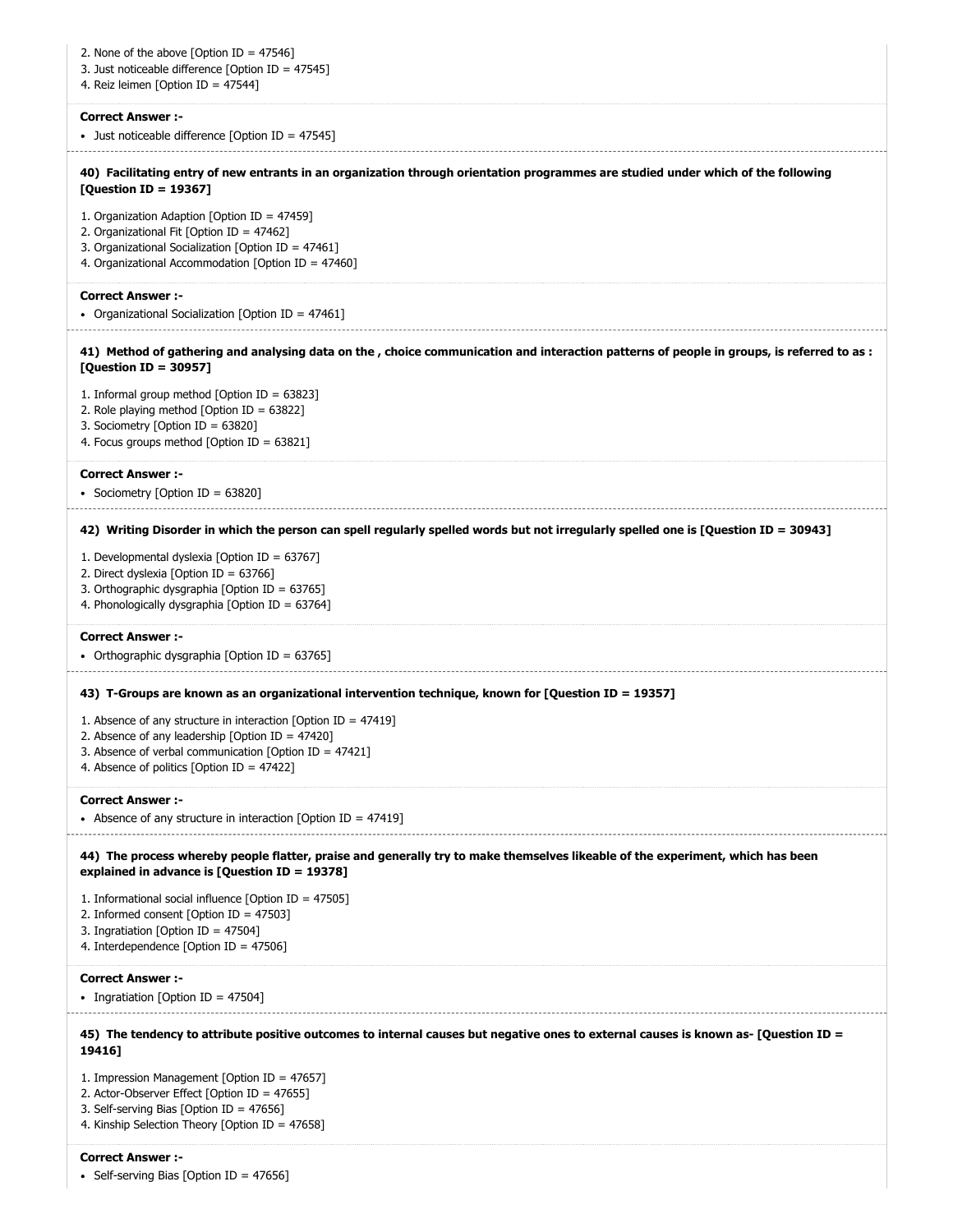| 46) The tendency to go along with the group in order to fulfill the group's expectation and gain acceptance is [Question ID = 19374]                                                                                                                                                                                                   |
|----------------------------------------------------------------------------------------------------------------------------------------------------------------------------------------------------------------------------------------------------------------------------------------------------------------------------------------|
| 1. Normative conformity [Option ID = 47487]<br>2. Minority Influence [Option ID = 47490]<br>3. Out group homogeneity [Option ID = 47489]<br>4. Social compliance [Option ID = 47488]                                                                                                                                                   |
| <b>Correct Answer :-</b><br>• Normative conformity [Option ID = 47487]                                                                                                                                                                                                                                                                 |
| 47) The term 'employee turnover' is related to which of the following issues [Question ID = 19360]                                                                                                                                                                                                                                     |
| 1. Performance in organization [Option ID = $47432$ ]<br>2. Attrition in organization [Option ID = $47431$ ]<br>3. Absenteeism in organization [Option ID = 47434]<br>4. Employee transfers in organization [Option ID = 47433]                                                                                                        |
| <b>Correct Answer:-</b><br>• Attrition in organization [Option ID = 47431]                                                                                                                                                                                                                                                             |
| 48) Relatively rare disorder where accumulation of an abnormal amount of cerebrospinal fluid within the cranium causing damage to the<br>brain tissue and enlargement of the skull [Question ID = 30945]                                                                                                                               |
| 1. phenylketonuria [Option ID = 63775]<br>2. macrocephaly [Option ID = $63774$ ]<br>3. Hydrocephaly [Option ID = 63772]<br>4. Microcephaly [Option ID = 63773]                                                                                                                                                                         |
| <b>Correct Answer :-</b><br>• Hydrocephaly [Option ID = 63772]                                                                                                                                                                                                                                                                         |
| 49) When is a person less likely to conform? [Question ID = 19429]<br>1. When the group cannot see how the person behaves [Option ID = $47709$ ]<br>2. When the group is unanimous [Option ID = $47707$ ]<br>3. When the person feels incompetent [Option ID = $47708$ ]                                                               |
| 4. When the person admires the group [Option ID = $47710$ ]                                                                                                                                                                                                                                                                            |
| <b>Correct Answer :-</b><br>• When the group cannot see how the person behaves [Option ID = $47709$ ]                                                                                                                                                                                                                                  |
| is an alternative to ANOVA (with independent samples) for situations in which measurements are on an ordinal scale or<br>when there are doubts about the distributional assumptions associated with the F test. [Question ID = 19424]                                                                                                  |
| 1. Mann-Whitney U test [Option ID = 47688]<br>2. The Sign test [Option ID = $47690$ ]<br>3. Wilcoxin sign-ranked test [Option ID = $47687$ ]<br>4. Kruskal-Wallis test [Option ID = 47689]                                                                                                                                             |
| <b>Correct Answer:-</b><br>• Kruskal–Wallis test [Option ID = 47689]                                                                                                                                                                                                                                                                   |
| 51) are extraordinarily sensitive to light, but they only allow us to see sets of grey. [Question ID = 19389]                                                                                                                                                                                                                          |
| 1. Cones [Option ID = $47548$ ]<br>2. Optic nerve [Option ID = $47550$ ]<br>3. Rods [Option ID = $47547$ ]<br>4. Retina [Option ID = 47549]                                                                                                                                                                                            |
| <b>Correct Answer :-</b><br>• Rods [Option ID = 47547]                                                                                                                                                                                                                                                                                 |
|                                                                                                                                                                                                                                                                                                                                        |
| 52) 'Prisoner's dilemma' exercise highlights important issues related to [Question ID = 19366]<br>1. Pro-social and antisocial behavior [Option ID = $47458$ ]<br>2. Violence and dehumanization [Option ID = $47456$ ]<br>3. Aggression and destructiveness [Option ID = 47455]<br>4. Cooperation and Competition [Option ID = 47457] |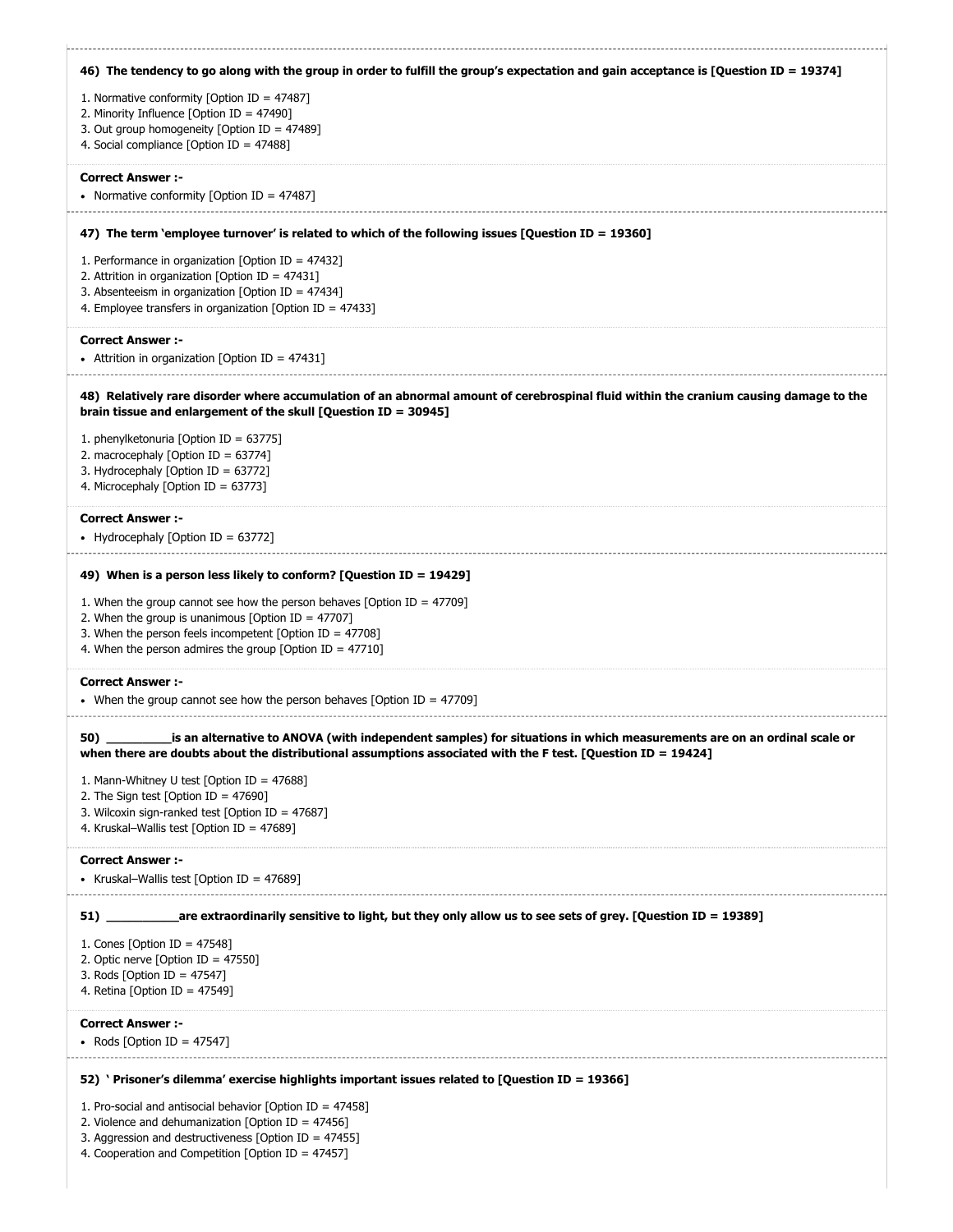| <b>Correct Answer :-</b><br>• Cooperation and Competition [Option ID = 47457]                                                                                                                                                                                                                                                                                                                                                                                                                                                                |
|----------------------------------------------------------------------------------------------------------------------------------------------------------------------------------------------------------------------------------------------------------------------------------------------------------------------------------------------------------------------------------------------------------------------------------------------------------------------------------------------------------------------------------------------|
| 53) A threat to internal validity when groups in a experiment are not equivalent at the beginning of the experiment with regard to the<br>dependent variable is [Question ID = $19406$ ]                                                                                                                                                                                                                                                                                                                                                     |
| 1. Testing effect [Option ID = $47618$ ]<br>2. History effects [Option ID = 47615]<br>3. Maturation effects [Option ID = 47616]<br>4. Selection bias [Option ID = $47617$ ]                                                                                                                                                                                                                                                                                                                                                                  |
| <b>Correct Answer :-</b><br>• Selection bias [Option ID = 47617]                                                                                                                                                                                                                                                                                                                                                                                                                                                                             |
| 54) "Naïve realism" refers to the fact that [Question ID = 19427]                                                                                                                                                                                                                                                                                                                                                                                                                                                                            |
| 1. Few people are realistic [Option ID = 47699]<br>2. Most people would rather be naïve than accurate [Option ID = $47700$ ]<br>3. Most people believe they perceive things accurately [Option ID = $47701$ ]<br>4. Most people are naïve about psychology [Option ID = 47702]                                                                                                                                                                                                                                                               |
| <b>Correct Answer:-</b><br>• Most people believe they perceive things accurately [Option ID = 47701]                                                                                                                                                                                                                                                                                                                                                                                                                                         |
| 55) What is the median of the following group of scores- 12, 14, 15, 18, 19, 20. [Question ID = 30946]                                                                                                                                                                                                                                                                                                                                                                                                                                       |
| 1. 18 [Option ID = 63779]<br>2. 16.5 [Option ID = 63777]<br>3. 15 [Option ID = 63776]<br>4. 15.5 [Option ID = 63778]                                                                                                                                                                                                                                                                                                                                                                                                                         |
| <b>Correct Answer :-</b><br>• 16.5 [Option ID = 63777]                                                                                                                                                                                                                                                                                                                                                                                                                                                                                       |
| 56) What is group polarization? [Question ID = 19430]                                                                                                                                                                                                                                                                                                                                                                                                                                                                                        |
|                                                                                                                                                                                                                                                                                                                                                                                                                                                                                                                                              |
| 1. A situation in which one harms oneself and others by acting in one's self-interest [Option ID = 47714]<br>2. The tendency of a close-knit group to emphasize consensus at the expense of critical thinking and rational decision making [Option ID = 47713]<br>3. The tendency for a dominant point of view in a group to be strengthened to a more extreme position after a group discussion [Option ID = 47711]<br>4. The strength of the liking and commitment group members have toward each other and to a group [Option ID = 47712] |
| <b>Correct Answer :-</b><br>• Ine tendency for a dominant point of view in a group to be strengthened to a more extreme position after a group discussion [Option ID = 47711]                                                                                                                                                                                                                                                                                                                                                                |
| 57) In case of reverse discrimination policy or programmes, often there is overt compliance and many important issues are left<br>unaddressed. This issue has been referred to as [Question ID = 19364]                                                                                                                                                                                                                                                                                                                                      |
| 1. Tokenism [Option ID = 47448]<br>2. Groupthink [Option ID = 47447]<br>3. Fundamental attribution error [Option ID = 47449]<br>4. Social loafing [Option ID = 47450]                                                                                                                                                                                                                                                                                                                                                                        |
| <b>Correct Answer :-</b><br>• Tokenism [Option ID = 47448]                                                                                                                                                                                                                                                                                                                                                                                                                                                                                   |
| 58) A type of experimental research in which neither the subjects nor the person who directly deals with the subjects for the<br>experimenter knows the specifics of the experiment is [Question ID = 19407]                                                                                                                                                                                                                                                                                                                                 |
| 1. Diffusion of treatment [Option ID = 47620]<br>2. Experiementer expectancy [Option ID = $47619$ ]<br>3. Equivalent time series design [Option ID = $47621$ ]<br>4. Double bind experiment [Option ID = $47622$ ]                                                                                                                                                                                                                                                                                                                           |
| <b>Correct Answer:-</b><br>• Double bind experiment [Option ID = $47622$ ]                                                                                                                                                                                                                                                                                                                                                                                                                                                                   |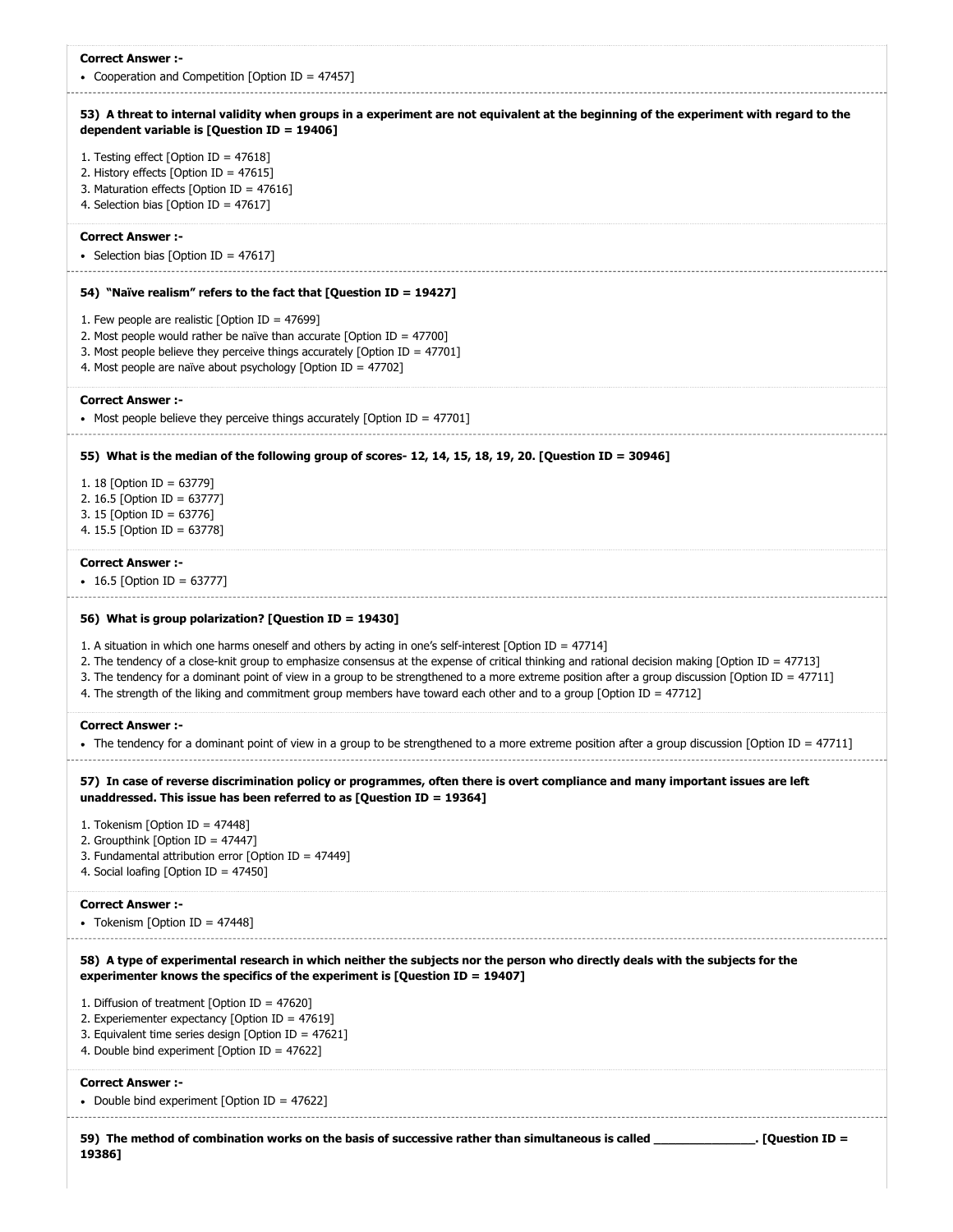| 1. Spatial summation [Option ID = 47535]<br>2. Inhibitory post synaptic potential [Option ID = 47537]<br>3. Excitatory postsynaptic potential [Option ID = 47538]<br>4. Temporal summation [Option ID = 47536]                                                                                 |
|------------------------------------------------------------------------------------------------------------------------------------------------------------------------------------------------------------------------------------------------------------------------------------------------|
| <b>Correct Answer:-</b><br>• Temporal summation [Option ID = 47536]                                                                                                                                                                                                                            |
| 60) According to Psychoanalytic theory a person's behavior is motivated mainly by [Question ID = 19396]                                                                                                                                                                                        |
| 1. Money and power [Option ID = $47578$ ]<br>2. What others think [Option ID = 47577]<br>3. The hope of the future [Option ID = $47576$ ]<br>4. Sexual and aggressive instinctual urges [Option ID = $47575$ ]                                                                                 |
| <b>Correct Answer:-</b><br>• Sexual and aggressive instinctual urges [Option ID = 47575]                                                                                                                                                                                                       |
| 61) According to Path Goal Leadership theory, the leader who sets challenging goals for associates and shows confidence that they will<br>attain these goals and perform well is called: [Question ID = 30956]                                                                                 |
| 1. Supportive leader [Option ID = $63818$ ]<br>2. Achievement-oriented leader [Option ID = 63819]<br>3. Participative leader [Option ID = $63816$ ]<br>4. Directive leader [Option ID = 63817]                                                                                                 |
| <b>Correct Answer :-</b><br>• Achievement-oriented leader [Option ID = $63819$ ]                                                                                                                                                                                                               |
| 62) According to the 'Managerial Grid' approach to leadership which of the below given concerns is characterized by a greater emphasis<br>on relationships and comfortable and friendly atmosphere? [Question ID = 19356]                                                                      |
| 1. $(9,9)$ [Option ID = 47417]<br>2. $(1,1)$ [Option ID = 47415]<br>3. $(9,1)$ [Option ID = 47418]<br>4. $(1,9)$ [Option ID = 47416]                                                                                                                                                           |
| <b>Correct Answer :-</b><br>• $(1,9)$ [Option ID = 47416]                                                                                                                                                                                                                                      |
| 63) According to the Hackman and Oldham Job Characteristics Model of Work Motivation, entermed that the job has a<br>definite beginning and end i.e. How complete a module of work does the employee perform. [Question ID = 30949]                                                            |
| 1. Skill variety [Option ID = 63791]<br>2. Task significance [Option ID = $63789$ ]<br>3. Task identity [Option ID = 63788]<br>4. Autonomy [Option ID = $63790$ ]                                                                                                                              |
| <b>Correct Answer:-</b><br>• Task identity [Option ID = $63788$ ]                                                                                                                                                                                                                              |
| 64) According to the Sternberg Theory of Love, Companionate love is characterized by [Question ID = 19362]                                                                                                                                                                                     |
| 1. Low intimacy, low passion, low commitment [Option ID = $47442$ ]<br>2. Low intimacy, high passion, low commitment [Option ID = $47439$ ]<br>3. High intimacy, high passion, high commitment [Option ID = $47440$ ]<br>4. High intimacy, low passion, high commitment [Option ID = $47441$ ] |
| <b>Correct Answer :-</b><br>• High intimacy, low passion, high commitment [Option ID = $47441$ ]                                                                                                                                                                                               |
| 65) Foundations of knowledge based on logic, processes of reason and a knowable singular reality, is characteristic of<br>era [Question ID = 19361]                                                                                                                                            |
| 1. Modern [Option ID = $47438$ ]<br>2. Super- modernity [Option ID = $47437$ ]<br>3. Pre-modern [Option ID = $47435$ ]<br>4. Postmodern [Option ID = 47436]                                                                                                                                    |
| <b>Correct Answer :-</b>                                                                                                                                                                                                                                                                       |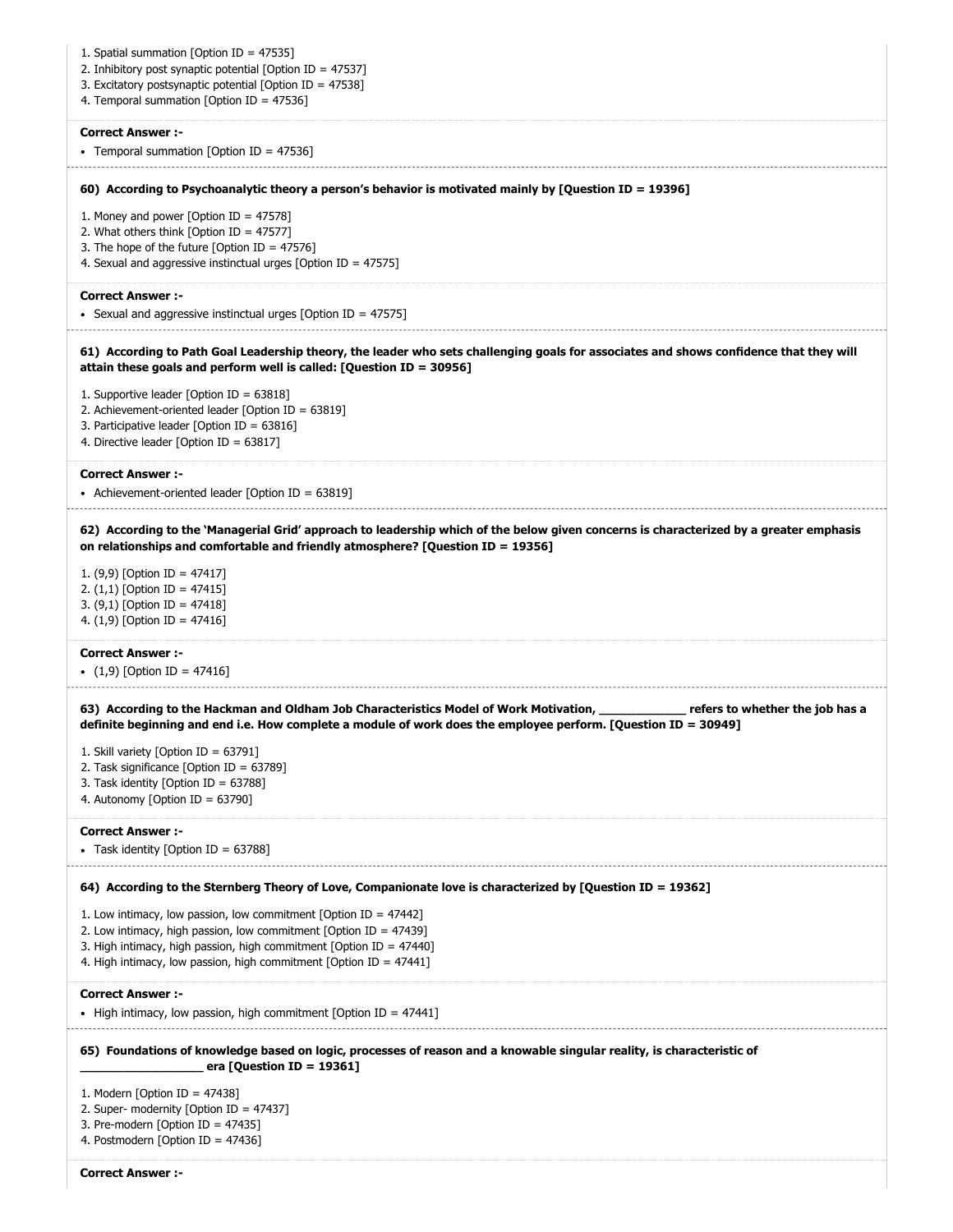| • Modern [Option ID = 47438]                                                                                                                                                                                                                                                                                                                                                                                  |
|---------------------------------------------------------------------------------------------------------------------------------------------------------------------------------------------------------------------------------------------------------------------------------------------------------------------------------------------------------------------------------------------------------------|
| 66) Highly cohesive groups often assume that they can do no wrong and that information contrary to the group's view should be rejected.<br>This tendency is known as- [Question ID = $19418$ ]                                                                                                                                                                                                                |
| 1. Evaluation apprehension [Option ID = $47665$ ]<br>2. Groupthink [Option ID = 47664]<br>3. Brainstorming [Option ID = 47666]                                                                                                                                                                                                                                                                                |
| 4. Group Polarization [Option ID = 47663]                                                                                                                                                                                                                                                                                                                                                                     |
| <b>Correct Answer :-</b><br>• Groupthink [Option ID = 47664]                                                                                                                                                                                                                                                                                                                                                  |
| • Group Polarization [Option ID = 47663]                                                                                                                                                                                                                                                                                                                                                                      |
| 67) When are people more likely to be persuaded by a message? [Question ID = 19432]                                                                                                                                                                                                                                                                                                                           |
| 1. All of these [Option ID = $47722$ ]<br>2. If they think the person sending the message has a vested interest in the point of view expressed in the message [Option ID = 47721]<br>3. If they are forewarned about the message [Option ID = $47719$ ]<br>4. If they like the person sending the message [Option ID = $47720$ ]                                                                              |
| <b>Correct Answer:-</b><br>• If they like the person sending the message [Option ID = 47720]                                                                                                                                                                                                                                                                                                                  |
| 68) Which of the following statements about sleep is not true? [Question ID = 19394]                                                                                                                                                                                                                                                                                                                          |
| 1. People sleep less soundly at the first in unfamiliar places. [Option ID = $47567$ ]<br>2. Physical exercise in the afternoon results in longer sleep in that night. [Option ID = $47570$ ]<br>3. There appears not to be an identifiable quota of sleep that adults require. [Option ID = 47568]<br>4. Most people in industrialized societies get more sleep than they feel they need [Option ID = 47569] |
| <b>Correct Answer :-</b><br>• Most people in industrialized societies get more sleep than they feel they need [Option ID = 47569]                                                                                                                                                                                                                                                                             |
| 69) Which of the following options is most relevant for understanding 'rumors' at work'? [Question ID = 19359]                                                                                                                                                                                                                                                                                                |
| 1. Absence of Non- verbal communication [Option ID = 47429]<br>2. Absence of communication channel [Option ID = $47427$ ]<br>3. Presence of informal communication [Option ID = 47428]<br>4. Presence of Information overload in communication [Option ID = 47430]                                                                                                                                            |
| <b>Correct Answer :-</b><br>• Presence of informal communication [Option ID = $47428$ ]                                                                                                                                                                                                                                                                                                                       |
| 70) Which of the following is known as relay station [Question ID = 19420]                                                                                                                                                                                                                                                                                                                                    |
| 1. Cerebrum [Option ID = $47673$ ]<br>2. Thalamus [Option ID = $47672$ ]                                                                                                                                                                                                                                                                                                                                      |
| 3. Hypothalamus [Option ID = 47671]<br>4. Medulla [Option ID = $47674$ ]                                                                                                                                                                                                                                                                                                                                      |
| <b>Correct Answer:-</b><br>• Thalamus [Option ID = $47672$ ]                                                                                                                                                                                                                                                                                                                                                  |
| 71) Which of the following represents equal means equal standard deviations? [Question ID = 30939]                                                                                                                                                                                                                                                                                                            |
|                                                                                                                                                                                                                                                                                                                                                                                                               |
| [Option ID = $63750$ ]<br>1.                                                                                                                                                                                                                                                                                                                                                                                  |
| [Option ID = 63748]                                                                                                                                                                                                                                                                                                                                                                                           |
| [Option ID = $63751$ ]                                                                                                                                                                                                                                                                                                                                                                                        |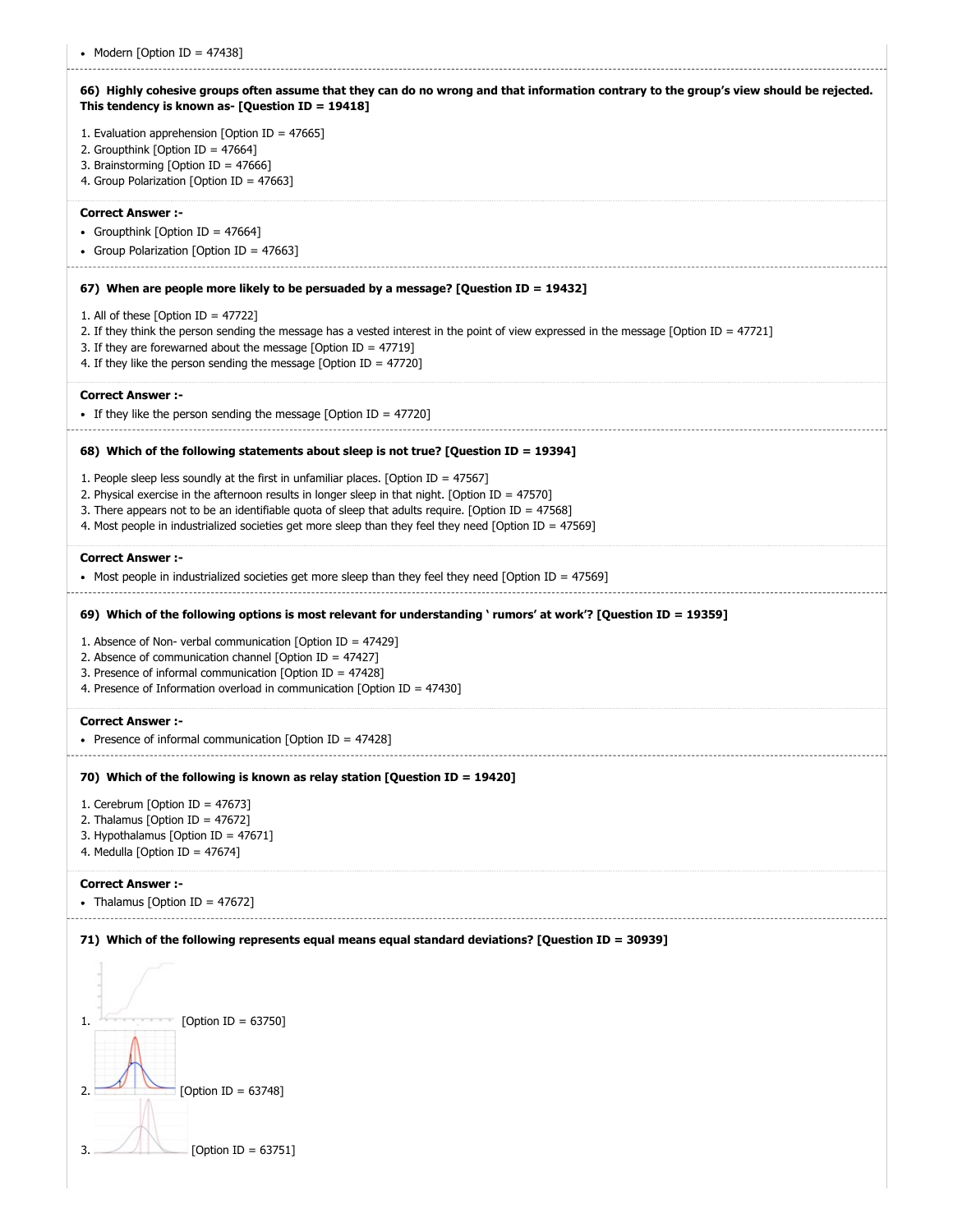| [Option ID = 63749]                                                                                                                                                                                                                                                                                                                                                                      |
|------------------------------------------------------------------------------------------------------------------------------------------------------------------------------------------------------------------------------------------------------------------------------------------------------------------------------------------------------------------------------------------|
| <b>Correct Answer :-</b>                                                                                                                                                                                                                                                                                                                                                                 |
|                                                                                                                                                                                                                                                                                                                                                                                          |
| [Option ID = $63750$ ]                                                                                                                                                                                                                                                                                                                                                                   |
|                                                                                                                                                                                                                                                                                                                                                                                          |
| [Option ID = $63748$ ]                                                                                                                                                                                                                                                                                                                                                                   |
| [Option ID = $63751$ ]                                                                                                                                                                                                                                                                                                                                                                   |
| [Option ID = 63749]                                                                                                                                                                                                                                                                                                                                                                      |
| 72) Which of the following is an incorrect assumption regarding Analysis of Variance [Question ID = 19423]                                                                                                                                                                                                                                                                               |
| 1. The populations are normally distributed. [Option ID = $47683$ ]<br>2. The variances of the several populations are the same [Option ID = $47684$ ]<br>3. Samples are drawn at random without replacement [Option ID = $47686$ ]<br>4. Selection of elements comprising any particular sample is independent of selection of elements of any other sample. [Option ID = 47685]        |
| <b>Correct Answer :-</b><br>• Samples are drawn at random without replacement [Option ID = 47686]                                                                                                                                                                                                                                                                                        |
| 73) Which of the following is the correct sequence in Behaviour modelling training method? [Question ID = 30955]                                                                                                                                                                                                                                                                         |
| 1. Role playing, modelling, social reinforcement, transfer of training, [Option ID = $63815$ ]<br>2. Role playing, modelling, transfer of training, social reinforcement [Option ID = 63813]<br>3. Modelling, role playing, transfer of training, social reinforcement [Option ID = 63812]<br>4. Modelling, role playing, social reinforcement, transfer of training [Option ID = 63814] |
| <b>Correct Answer :-</b><br>• Modelling, role playing, social reinforcement, transfer of training [Option ID = 63814]                                                                                                                                                                                                                                                                    |
| 74) Which of the following is not a part of Histological method of brain lesion? [Question ID = 30937]                                                                                                                                                                                                                                                                                   |
| 1. Electron microscopy [Option ID = 63742]                                                                                                                                                                                                                                                                                                                                               |
| 2. Fixation and Sectioning [Option ID = 63741]<br>3. Cryogenic [Option ID = 63743]                                                                                                                                                                                                                                                                                                       |
| 4. Staining [Option ID = 63740]                                                                                                                                                                                                                                                                                                                                                          |
| <b>Correct Answer :-</b>                                                                                                                                                                                                                                                                                                                                                                 |
| • Cryogenic [Option ID = 63743]                                                                                                                                                                                                                                                                                                                                                          |
| 75) Which of the following are the core components of the concept of Psychological Capital? [Question ID = 19355]                                                                                                                                                                                                                                                                        |
| 1. Hope, Freedom, Creativity, Flow [Option ID = 47414]<br>2. Hope, Freedom, Citizenship, Loyalty [Option ID = 47411]<br>3. Hope Self - Efficacy, Resilience, Optimism [Option ID = 47412]<br>4. Hope, Creativity, Flow, Engagement [Option ID = 47413]                                                                                                                                   |
| <b>Correct Answer :-</b>                                                                                                                                                                                                                                                                                                                                                                 |
| • Hope Self – Efficacy, Resilience, Optimism [Option ID = $47412$ ]                                                                                                                                                                                                                                                                                                                      |
| 76) Which of the following method is not used to estimate internal consistency reliability? [Question ID = 19425]                                                                                                                                                                                                                                                                        |
| 1. Coefficient alpha [Option ID = 47691]                                                                                                                                                                                                                                                                                                                                                 |
| 2. Split half reliability [Option ID = 47693]<br>3. Kuder Richardson Formula 20 [Option ID = 47694]<br>4. Test retest reliability [Option ID = 47692]                                                                                                                                                                                                                                    |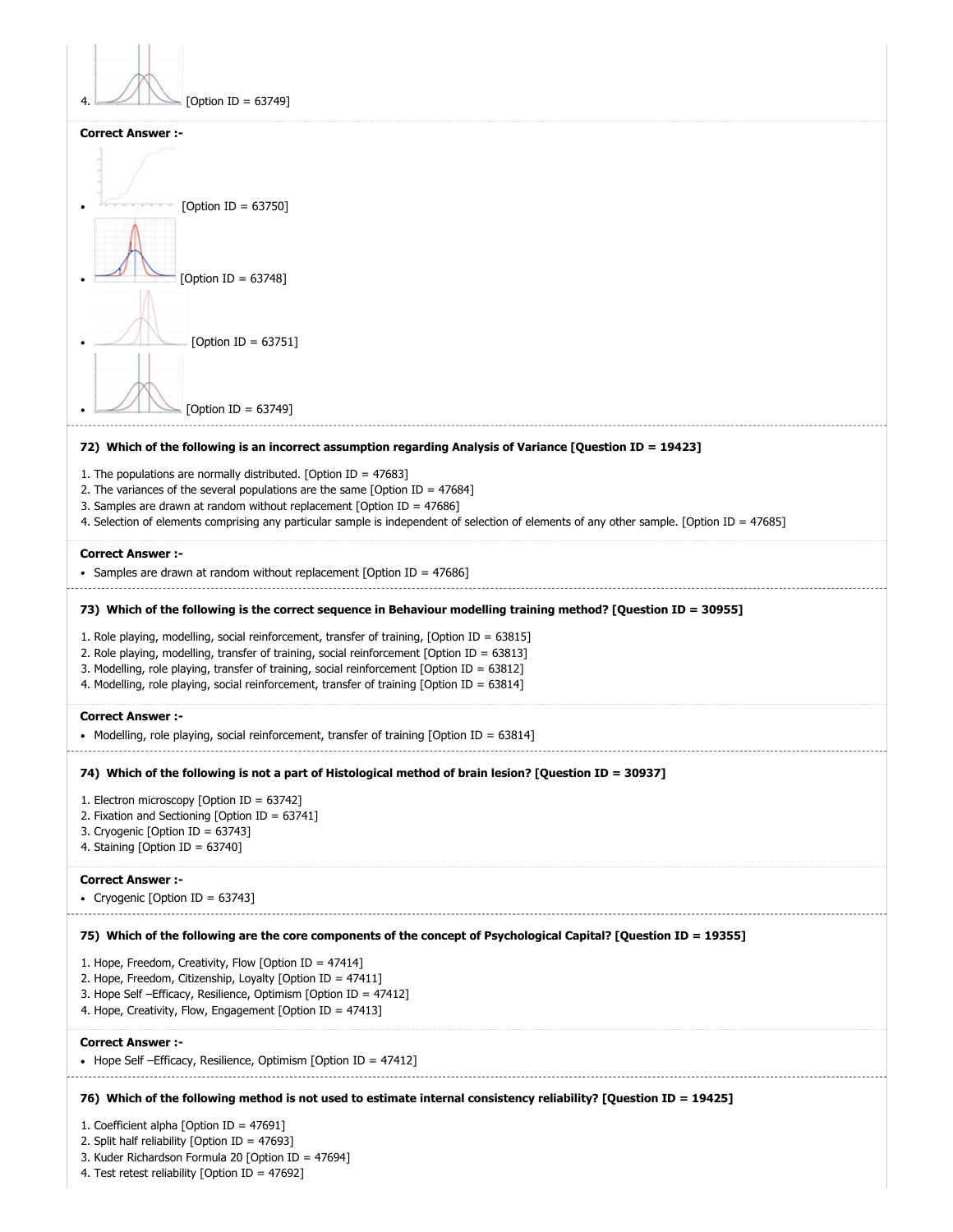| <b>Correct Answer:-</b><br>• Test retest reliability [Option ID = 47692]                                                                                                                                                                                                                                                                                                                                                                                                             |
|--------------------------------------------------------------------------------------------------------------------------------------------------------------------------------------------------------------------------------------------------------------------------------------------------------------------------------------------------------------------------------------------------------------------------------------------------------------------------------------|
| 77) Which of the below given options is <i>not</i> a model of test scoring [Question ID = 30952]                                                                                                                                                                                                                                                                                                                                                                                     |
| 1. random responding model [Option ID = $63802$ ]<br>2. ipsative model [Option ID = $63803$ ]<br>3. categorical model [Option ID = 63801]<br>4. cumulative model [Option ID = $63800$ ]                                                                                                                                                                                                                                                                                              |
| <b>Correct Answer:-</b><br>• random responding model [Option ID = 63802]                                                                                                                                                                                                                                                                                                                                                                                                             |
| 78) HRM organizational charts indicating positions that may become vacant in the near future and the individuals who may fill the<br>vacancies is known as [Question ID = 30948]                                                                                                                                                                                                                                                                                                     |
| 1. Expectancy Charts [Option ID = 63787]<br>2. Human Resource Information Charts [Option ID = $63786$ ]<br>3. Replacement charts [Option ID = $63785$ ]<br>4. Selection charts [Option ID = 63784]                                                                                                                                                                                                                                                                                   |
| <b>Correct Answer :-</b><br>• Replacement charts [Option ID = $63785$ ]                                                                                                                                                                                                                                                                                                                                                                                                              |
| 79) If three groups of independent sample each having 30 numbers drawn following simple random sampling, then the degrees of<br>freedom (of) for between group is $[Question ID = 19372]$                                                                                                                                                                                                                                                                                            |
| 1. k-1 [Option ID = 47479]<br>2. nk-1 [Option ID = $47481$ ]<br>3. n-1 [Option ID = 47482]<br>4. n-k [Option ID = 47480]                                                                                                                                                                                                                                                                                                                                                             |
| <b>Correct Answer :-</b><br>• k-1 [Option ID = 47479]                                                                                                                                                                                                                                                                                                                                                                                                                                |
| 80) An employee is greatly valued in an organization owing to the possession of information and knowledge. The employee is said to have<br>[Question ID = 19363]                                                                                                                                                                                                                                                                                                                     |
| 1. Legitimate power base [Option ID = $47443$ ]<br>2. Referent power base [Option ID = $47445$ ]<br>3. Reward power base [Option ID = $47444$ ]<br>4. Expert power base [Option ID = $47446$ ]                                                                                                                                                                                                                                                                                       |
| <b>Correct Answer :-</b><br>• Expert power base [Option ID = $47446$ ]                                                                                                                                                                                                                                                                                                                                                                                                               |
| 81) Within the cognitive approach the ABC model describes [Question ID = 30944]                                                                                                                                                                                                                                                                                                                                                                                                      |
| 1. A= activating event; B= Beliefs about the event; C= Consequences of the belief about the Event [Option ID = 63771]<br>2. A= Activating event; B=Beliefs about oneself; C= Critical analysis about belief about events [Option ID = 63770]<br>3. A=activating event; B= Beliefs about event; C= Critical analysis about belief about events [Option ID = 63768]<br>4. A=anticipatory event;B= Beliefs about event;C=Consequences of the belief about the event [Option ID = 63769] |
| <b>Correct Answer :-</b><br>• A= activating event; B= Beliefs about the event; C= Consequences of the belief about the Event [Option ID = 63771]                                                                                                                                                                                                                                                                                                                                     |
| 82) Amnesia for events that preceded some disturbances to the brain, such as a head injury or electroconvulsive shock [Question ID =<br>19382]                                                                                                                                                                                                                                                                                                                                       |
| 1. Anterograde amnesia [Option ID = 47519]<br>2. Long term memory [Option ID = $47522$ ]<br>3. Korsakoff's syndrome [Option ID = 47521]<br>4. Retrograde amnesia [Option ID = $47520$ ]                                                                                                                                                                                                                                                                                              |
| <b>Correct Answer :-</b><br>• Retrograde amnesia [Option ID = 47520]                                                                                                                                                                                                                                                                                                                                                                                                                 |
| 83) Attraction is influenced by which of the following? [Question ID = 19431]                                                                                                                                                                                                                                                                                                                                                                                                        |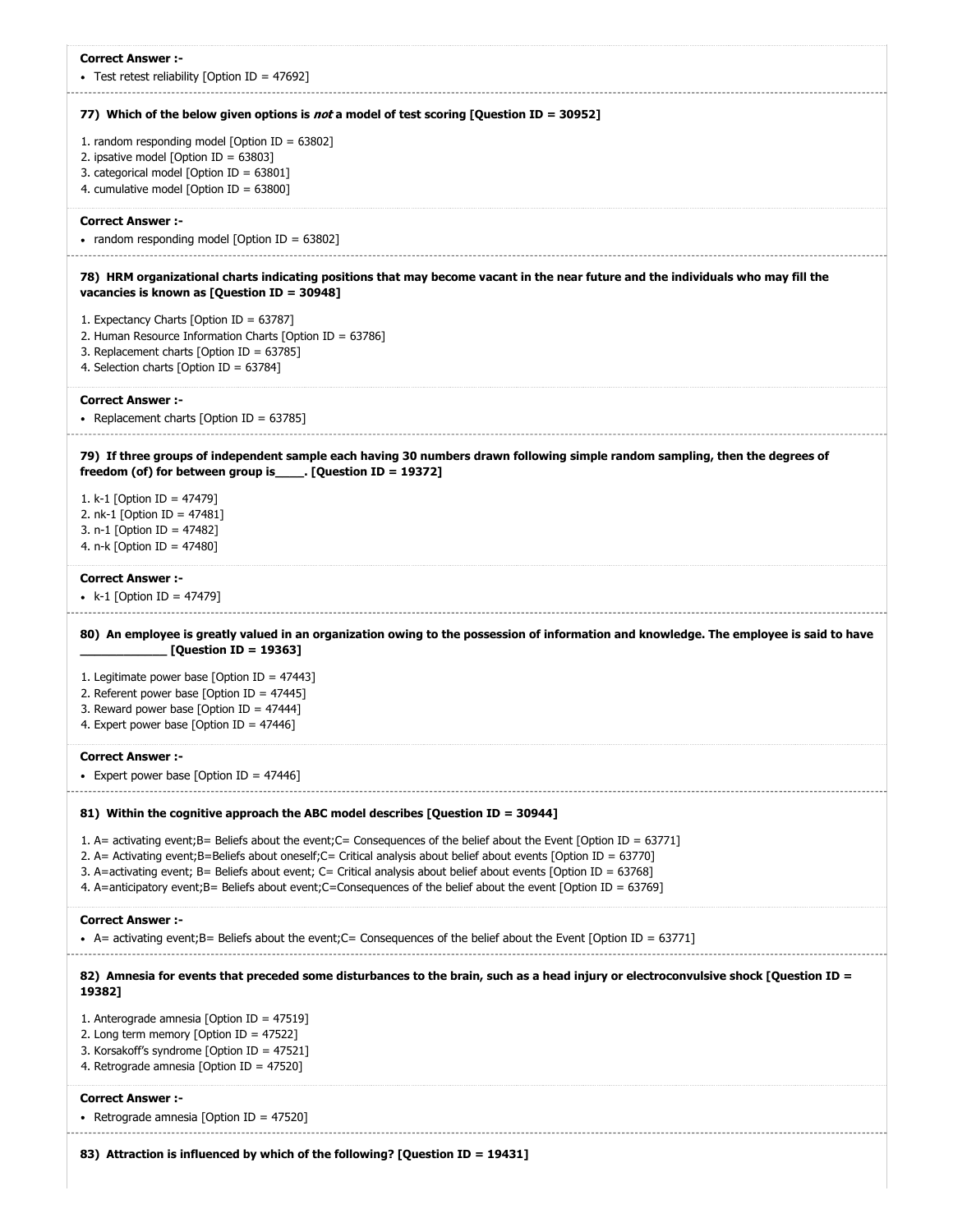| 1. How similar people are to each other [Option ID = $47716$ ]<br>2. Whether people live or work in the same neighborhood [Option ID = $47715$ ]                                                                                     |
|--------------------------------------------------------------------------------------------------------------------------------------------------------------------------------------------------------------------------------------|
| 3. Whether liking is reciprocated [Option ID = $47717$ ]<br>4. All of these [Option ID = $47718$ ]                                                                                                                                   |
| <b>Correct Answer :-</b><br>• All of these [Option ID = $47718$ ]                                                                                                                                                                    |
| 84) An inflammation of the brain caused by bacteria, viruses or toxic chemicals is [Question ID = 19415]                                                                                                                             |
| 1. Acute anterior poliomyelitis [Option ID = $47653$ ]<br>2. Herpes simplex virus [Option ID = 47652]<br>3. Rabies [Option ID = $47654$ ]<br>4. Encephalitis [Option ID = 47651]                                                     |
| <b>Correct Answer :-</b><br>• Encephalitis [Option ID = 47651]                                                                                                                                                                       |
| 85) A non random sample in which the researcher uses a wide range of methods to locate all possible cases of a highly specific and<br>difficult to reach population is [Question ID = $19404$ ]                                      |
| 1. Deviant case sampling [Option ID = $47608$ ]<br>2. Purposive sampling [Option ID = $47609$ ]<br>3. Snowball sampling [Option ID = 47607]<br>4. Haphazard sampling [Option ID = 47610]                                             |
| <b>Correct Answer :-</b><br>• Deviant case sampling [Option ID = $47608$ ]                                                                                                                                                           |
| • Purposive sampling [Option ID = 47609]<br>• Snowball sampling [Option ID = 47607]                                                                                                                                                  |
| 86) Social influence strategy in which getting people to agree first to a small request makes them more likely to agree later to a second<br>larger request is [Question ID = 19375]                                                 |
| 1. Nudging behavior [Option ID = 47493]<br>2. Foot in the door technique [Option ID = $47491$ ]                                                                                                                                      |
| 3. Boomerang effect [Option ID = 47492]<br>4. Social facilitation [Option ID = 47494]                                                                                                                                                |
| <b>Correct Answer:-</b><br>• Foot in the door technique [Option ID = 47491]                                                                                                                                                          |
| 87) The standard deviation of the random sampling distribution of the mean called the standard error of the mean, depends on the<br>of the population and the $\qquad \qquad$ . [Question ID = 19369]                                |
| 1. Quartile deviation, sampling error [Option ID = $47470$ ]<br>2. Standard deviation, sample size [Option ID = $47468$ ]<br>3. Mean, sample distribution [Option ID = $47467$ ]<br>4. Range, sampling technique [Option ID = 47469] |
| <b>Correct Answer :-</b><br>• Standard deviation, sample size [Option ID = 47468]                                                                                                                                                    |
| 88) The technique whereaby the interior of the body can be accurately imagined; involves the interaction between radio waves and a<br>strong magnetic field is $[Question ID = 19381]$                                               |
| 1. Computerized Tomography [Option ID = 47516]<br>2. Scanning electron microscope [Option ID = $47518$ ]<br>3. Stereotaxic Apparatus [Option ID = 47517]<br>4. Magnetic Resonance Imaging [Option ID = 47515]                        |
| <b>Correct Answer :-</b><br>• Magnetic Resonance Imaging [Option ID = 47515]                                                                                                                                                         |
| 89) Marks that are near one another tend to be grouped together. This tendency is called the law of [100] (89) Marks that are near one another tend to be grouped together. This tendency is called the law of<br>19392]             |

2. Similarity [Option ID = 47561]

3. Closure [Option ID = 47562]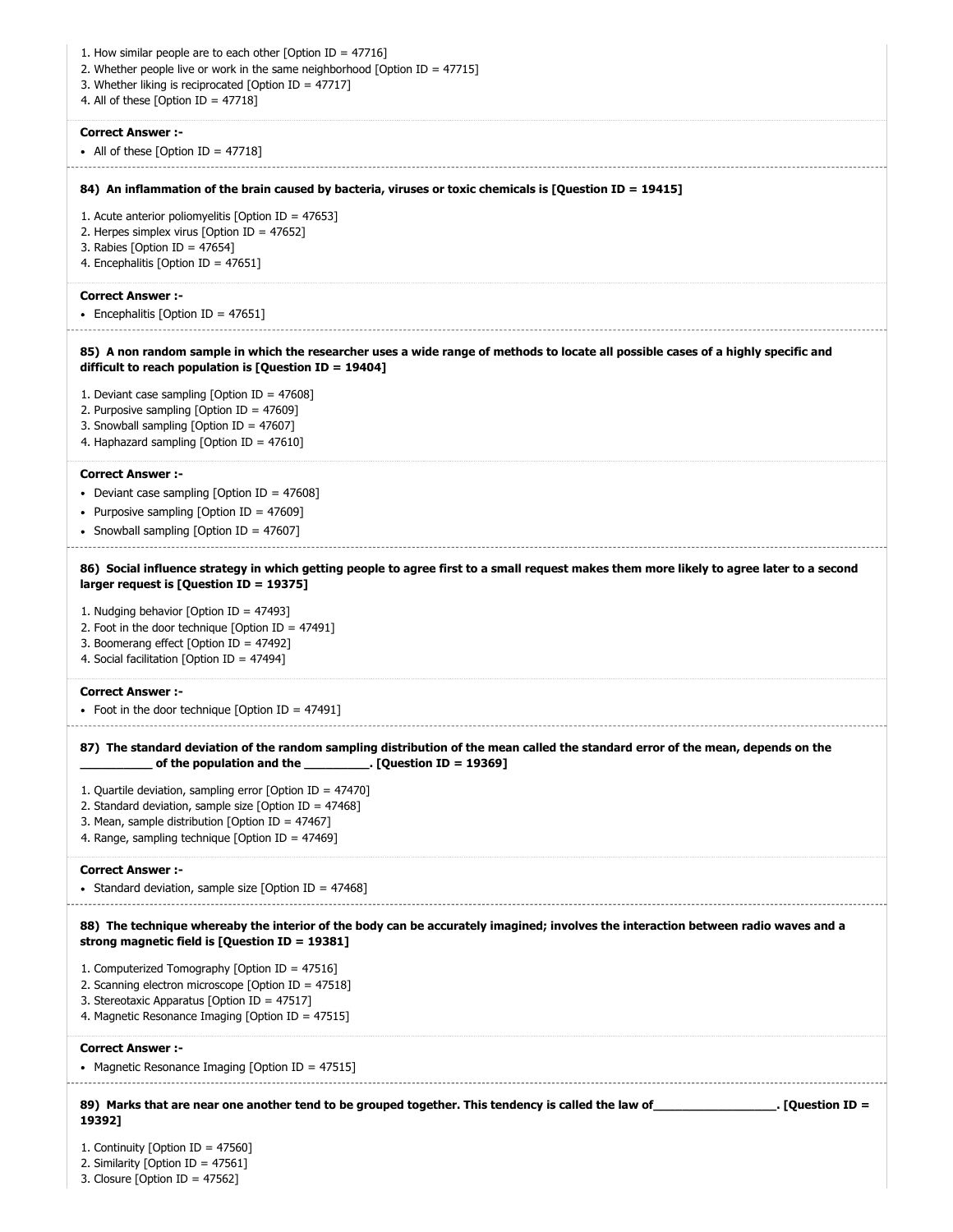| 4. Proximity [Option ID = 47559]                                                                                                                                                                                                                                                         |
|------------------------------------------------------------------------------------------------------------------------------------------------------------------------------------------------------------------------------------------------------------------------------------------|
| <b>Correct Answer :-</b><br>• Proximity [Option ID = 47559]                                                                                                                                                                                                                              |
| 90) A graph that consists of a series of connected dots above the upper real limits of each possible class interval is called [Question ID =<br>19422]                                                                                                                                   |
| 1. Frequency polygon [Option ID = 47680]<br>2. Histogram [Option ID = $47681$ ]<br>3. Pie chart [Option ID = $47682$ ]<br>4. Cumulative percentage curve [Option ID = $47679$ ]                                                                                                          |
| <b>Correct Answer:-</b><br>• Cumulative percentage curve [Option ID = 47679]                                                                                                                                                                                                             |
| 91) Quantitative research is considered to be situated within: [Question ID = 30951]                                                                                                                                                                                                     |
| 1. Critical paradigm [Option ID = 63796]<br>2. A positivist paradigm [Option ID = 63799]<br>3. Constructivist paradigm [Option ID = 63797]<br>4. Cooperativeparadigm [Option ID = 63798]                                                                                                 |
| <b>Correct Answer :-</b><br>• A positivist paradigm [Option ID = $63799$ ]                                                                                                                                                                                                               |
| 92) An unpleasant state that occurs when we notice that our attitudes and our behavior are -inconsistent [Question ID = 19428]                                                                                                                                                           |
| 1. Cognitive dissonance [Option ID = 47705]<br>2. Induced Compliance [Option ID = 47706]<br>3. Social cognition [Option ID = 47704]<br>4. Social influence [Option ID = $47703$ ]                                                                                                        |
| <b>Correct Answer :-</b><br>• Cognitive dissonance [Option ID = 47705]                                                                                                                                                                                                                   |
| 93) In a study by Paul Costa and Robert Mc.Crae where people were given series of personality tests, it was found that people who were<br>most happy were the ones who scored [Question ID = 19398]                                                                                      |
| 1. Low in both extroversion and neuroticism [Option ID = $47586$ ]<br>2. High in both extroversion and neuroticism [Option ID = $47585$ ]<br>3. High in neuroticism and low in extroversion [Option ID = $47584$ ]<br>4. High in extroversion and low in neuroticism [Option ID = 47583] |
| <b>Correct Answer :-</b><br>• High in extroversion and low in neuroticism [Option ID = 47583]                                                                                                                                                                                            |
| 94) 'Relay assembly room studies', 'bank wiring room study 'and 'illumination studies' are associated with [Question ID = 19358]                                                                                                                                                         |
| 1. Scientific Management [Option ID = 47423]<br>2. Labour Movement [Option ID = 47426]<br>3. Human Relations Movement [Option ID = 47424]<br>4. Affirmative Action Movement [Option ID = 47425]                                                                                          |
| <b>Correct Answer :-</b><br>• Human Relations Movement [Option ID = 47424]                                                                                                                                                                                                               |
| 95) A<br>point in two-dimensional space. [Question ID = $19421$ ]                                                                                                                                                                                                                        |
| 1. scatter plot [Option ID = $47676$ ]<br>2. Ojive [Option ID = $47677$ ]<br>3. Q-Q plots [Option ID = $47678$ ]<br>4. Box plot [Option ID = $47675$ ]                                                                                                                                   |
| <b>Correct Answer :-</b><br>• scatter plot [Option ID = 47676]                                                                                                                                                                                                                           |